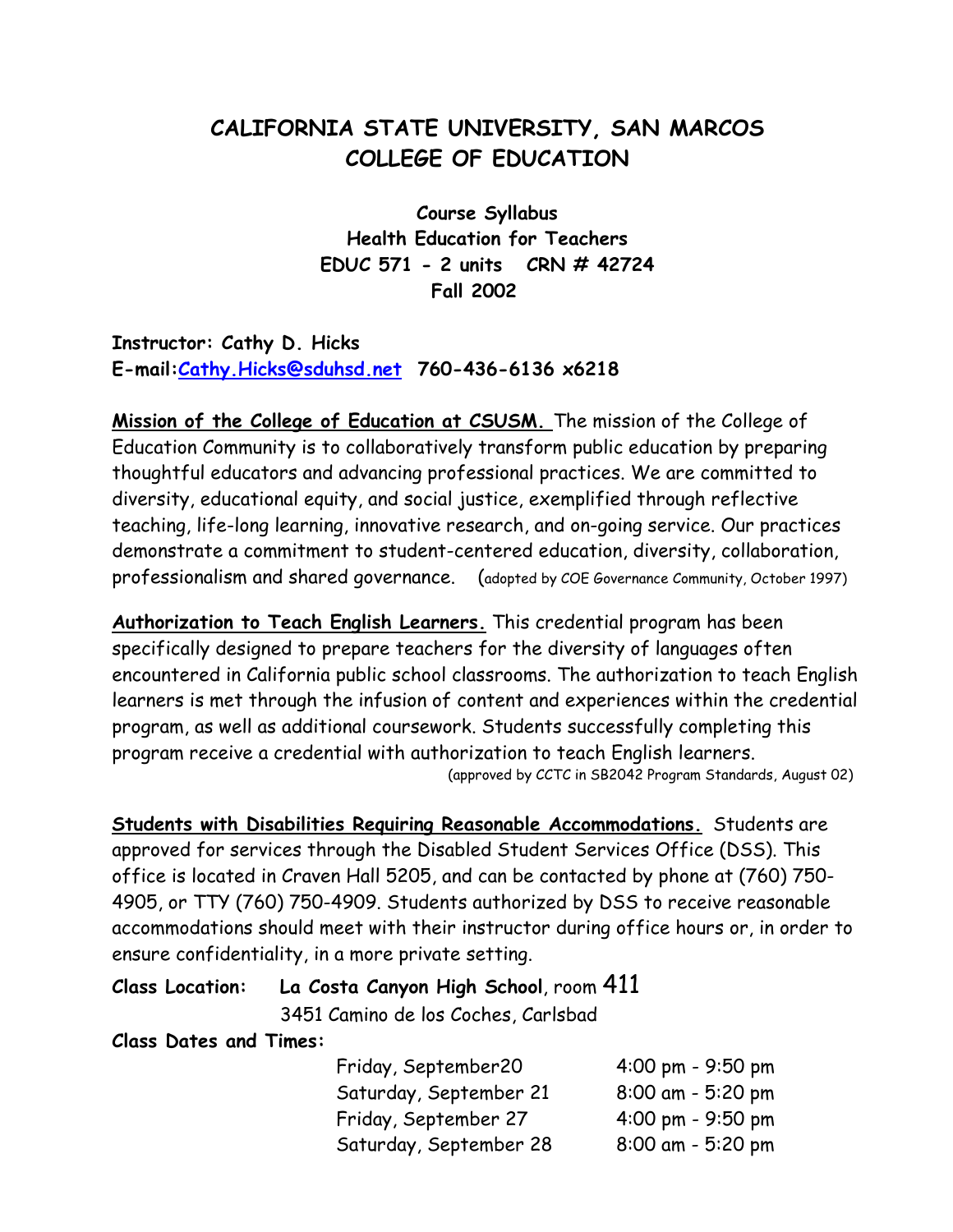# **Course Description:**

This course is designed to raise teacher awareness and examine the current health issues confronting today's educators. The course will introduce educators to resource links within the community as well as within the public school system. Students will reflect on the ways that this information connects to their practice as it applies to their own classrooms and schools. Topics will include: alcohol, tobacco, and other drugs, chemical dependency, nutrition, fitness, HIV/AIDS, conflict resolution/mental health and maintaining a healthy school environment. It provides an overview of issues in Health Education as described in the Health Education Framework for California and is designed to satisfy the CCTC requirement for health education **Materials:**

- The instructor will provide reading materials as well as directions for accessing additional resources. There will not be a required text.
- Students must complete an American Red Cross (Community CPR or Community CPR & Basic Life Support) course or an American Heart Association (Heartsavers CPR or Level C CPR course), since the Education Code requires that the class in Health Education include CPR. This course will be scheduled during class time on September 21 for your convenience. There is an additional fee of \$20, payable in cash or check on September 21, for certification. If you do not complete the CPR course with this class, you are responsible for showing the instructor a valid CPR card that will not expire before Sept. 2003, for one of the courses listed above.

# **Course Objectives:**

The goal of this course is to enhance the student's ability to recognize child health concerns and become capable of implementing health instruction in the public schools. Upon completion of this course the student will:

- Increase knowledge, skills, and access to resource links necessary to address the health concerns of their own students.
- Raise awareness and improve understanding and skills necessary to positively impact student well being.
- Discuss current health issues, share concerns, and participate in collaborative problem solving.
- Identify major causes of death and illness
- Discuss how culture, heritage, race, gender, and heredity influence health behaviors.
- Demonstrate instructional strategies that foster wellness.
- Describe the opportunities for correlating/integrating health instruction with other subjects.
- Identify the role of official and voluntary health agencies in promoting school health program.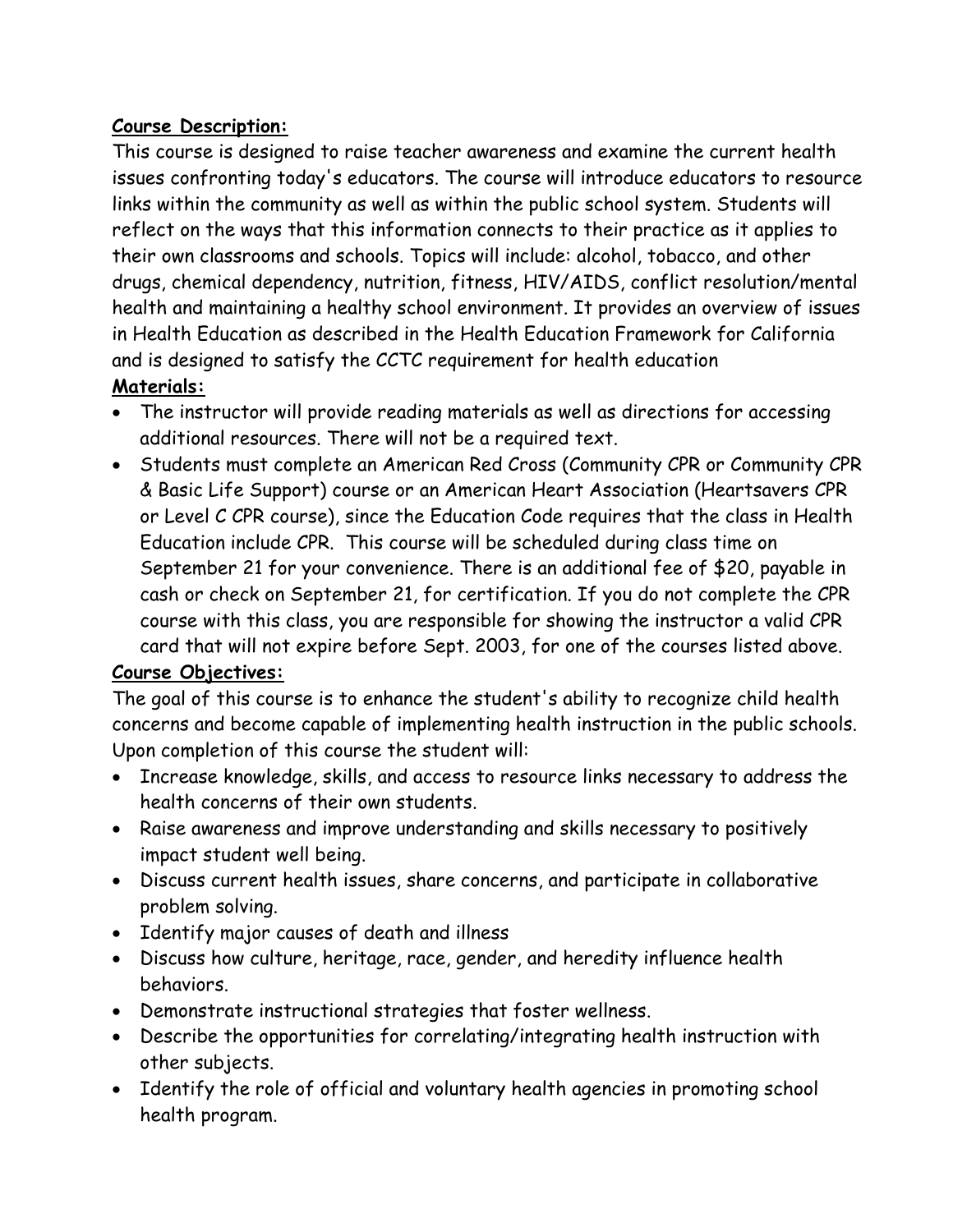• Increase awareness of opportunities and ideas for implementing the California Health Framework.

#### **Course Outline:**

- 1. Introduction: Health Framework 2. Healthy School Environment
- 
- 5. Contagious Diseases, STD's, including HIV/AIDS
- 6. Conflict Resolution/mental health 7. Drugs including alcohol and tobacco
- 8. Family life education 9. School health law

# **Student Responsibilities:**

- Attend and participate in all class activities.
- Class will begin promptly at the scheduled times. Absences and late arrivals will affect the final grade. This course only meets for a few concentrated days; attendance at each session is critical to success in the course.
- All assignments should be typed and reflective of graduate level work.
- Keep a copy of all your written assignments.
- No late work will be accepted without prior approval. If an emergency occurs, phone or email the instructor immediately.
- If you find a good idea or resource, please share it.
- The university classroom is neither safe nor appropriate for young children. Please make child care arrangements accordingly.

### **Academic Dishonesty:**

If you employ dishonest tactics, including plagiarizing material, you will be subject to action, ranging from a reprimand to a grade of F. See the CSUSM University Catalog for more information.

### **Evaluation:**

This course is designed to encourage active participation by each student. The quality of your contributions will be evaluated. Assignments are NOT accepted by fax or email. Note that the instructor adheres to the official University Drop Policy. The final grade is based on 100 points. The distribution of the 100 points is as follows:

| • Attendance, Preparation, and Participation (4 sessions $x$ 6 pts.) | 24 pts.   |
|----------------------------------------------------------------------|-----------|
| • I.D. Card                                                          | 5 pts     |
| • Mini health lesson                                                 | 12 pts.   |
| • Internet Assignment                                                | $15$ pts. |
| • Resource Packet Project                                            | 16 pts.   |
| • Journal (5 topics $\times$ 3 pts.)                                 | 15 pts.   |
| • CPR Certification                                                  | 13 pts.   |
|                                                                      | 100 pts.  |

- 
- 3. Nutrition/Fitness 4. Chemical dependency/Addiction
	-
	-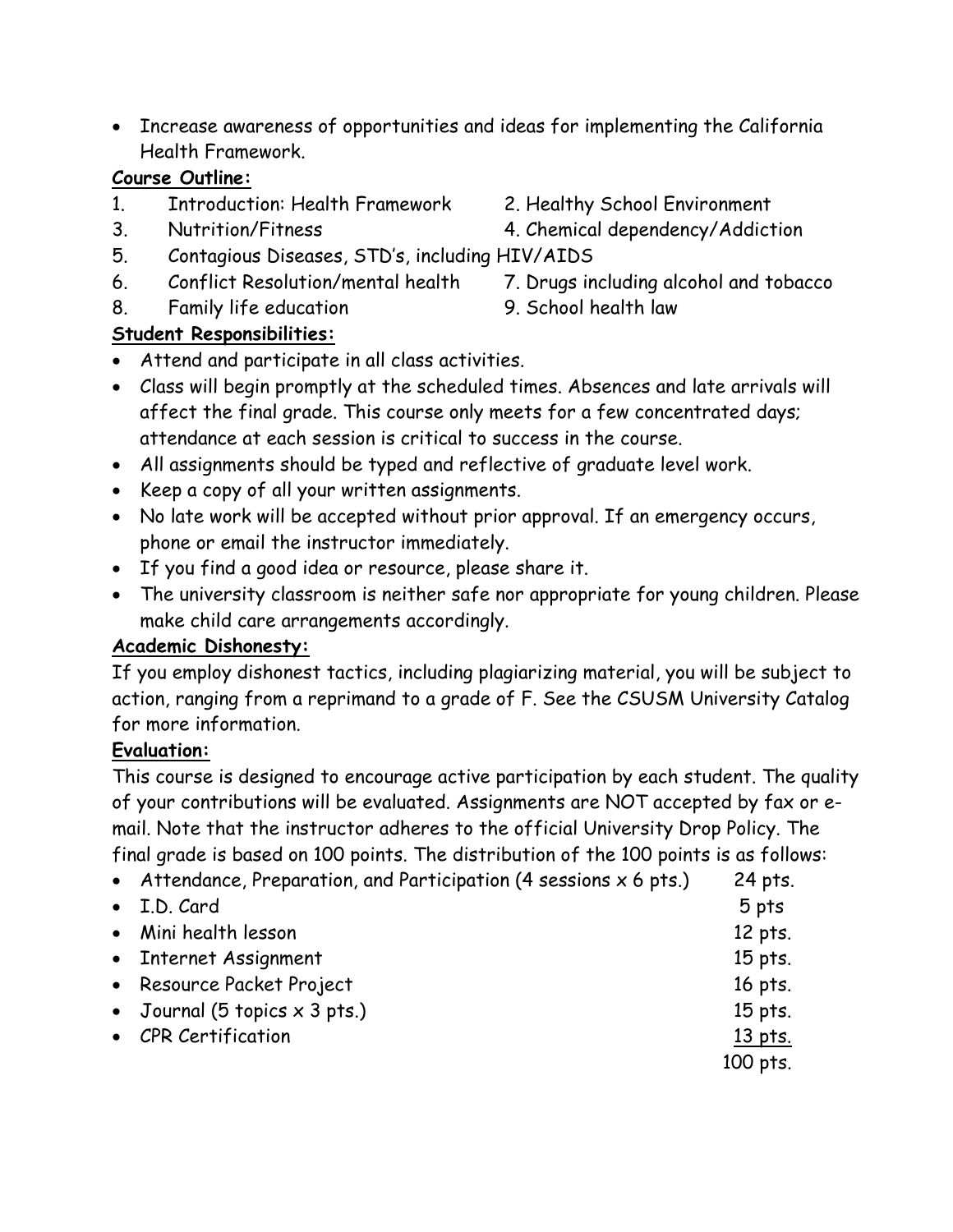#### **Grading Scale:**

| $\mathcal{A}$ | 100-93 pts. | C+            | 79-78 pts.        |
|---------------|-------------|---------------|-------------------|
| $A -$         | 92-90 pts.  | $\mathcal{C}$ | 77-73 pts.        |
| B+            | 89-88 pts.  | $C-$          | 72-70 pts.        |
| B             | 87-83 pts.  |               | N/P below 70 pts. |
| B-            | 82-80 pts.  |               |                   |

**Assignment A: I.D. Card: Submit September 20 5 pts.** Use any color  $3'' \times 5''$  note card and paste a current photo of yourself in the upper left-hand corner. (This can even be a copy of your Driver's license picture). On the right side of the card, type or print: your name, your e-mail address or home phone number, your school district and the grade level in which you work (if applicable), anything unique or interesting about yourself, and anything in particular that you would like to learn in this class.

**Evaluation Criteria:** Completeness and neatness of required information

**Assignment B:** Mini Health Lesson **Submit September 27 12 pts.** Create an original (or almost original) mini health lesson (15 minutes or less) appropriate for teachers and or students of the age/grade level at which you teach. **You may not use any copyrighted materials.** The activity must fit on a white 8 1/2" x 11" page(s) and must include attractive and professional graphics. This mini lesson must be a health related learning activity with educational value. In the lower right hand corner of the page list **your name**, date, CSUSM, and EDUC 571. Your mini lesson may be used as a future example. Paper clip a cover page to the worksheet and provide the following: a) your name, date, course name and number, and instructor's name, etc., b) suggested age/grade target group, c) **the specific skill/behavior from the California Framework to which it is linked**, d) if not 100% original, cite the source used, e) directions (if any) for use, and f) the answers if your mini lesson is a worksheet. Be prepared to explain and possibly demonstrate your lesson to the class. Submit **2** copies to the instructor (one copy with the answers if it is a worksheet, in the appropriate places). Duplicate **one copy** of your mini lesson for every person in the class and provide the answers or key.

| <b>Evaluation Criteria:</b> Creativity/Originality | 2 pts.   |
|----------------------------------------------------|----------|
| Framework/Specific Skill/Behavior                  | 2 pts.   |
| Appropriate to Age/Grade listed                    | 2 pts.   |
| <b>Visual Appeal</b>                               | 2 pts.   |
| Explanation/Demonstration/Ease of Use              | $2$ pts. |
| Quality of Duplication                             | 2 pts.   |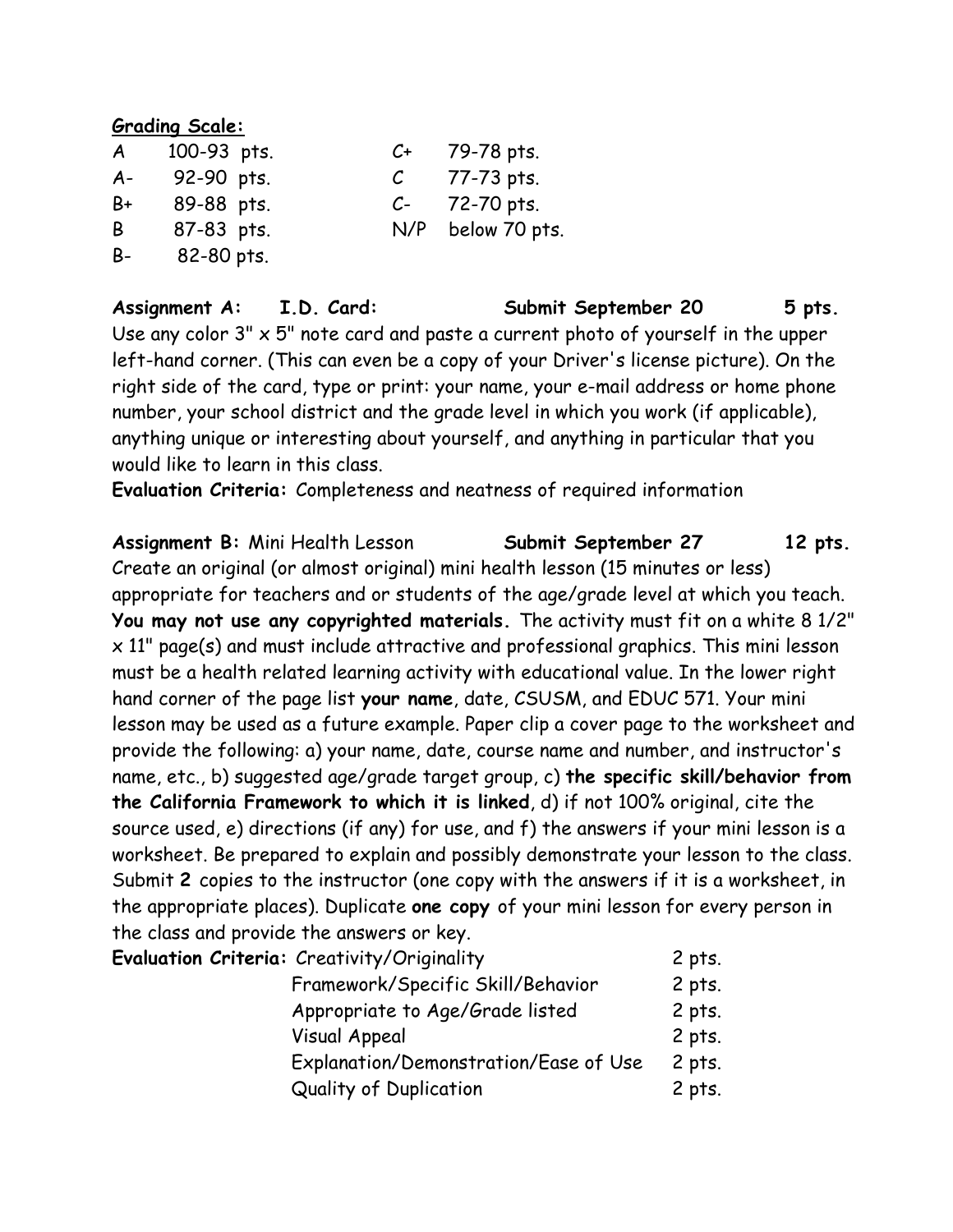**Assignment C:** Internet Resources **Submit September 28 15pts.** During the September 21 class we will be in a computer lab with Internet access (or you can do this ahead of time if you have access through your own computer). Explore at least **3** Health-related Internet web sites, which provide either a lesson for the classroom teacher or health information that could be accessed to create lesson plans. Refer to the web site [www.cashe.org](http://www.cashe.org/) for assistance.

Write a one to two page summary of each web site and include the following information: a) address of the web site, b) its affiliation (government, commercial, educational, etc.), c) what type of health information this site provides, d) how you determined that the information was valid, e) what other health related links you can reach through this site, and e) how could this information be used in your classroom. Submit **2** copies of each summary to the instructor.

| Quality of Information        | 5 pts. |
|-------------------------------|--------|
| Age/Grade Appropriateness     | 2 pts. |
| <b>Visual Appeal</b>          | 2 pts. |
| <b>Quality of Duplication</b> | 2 pts. |
| Ease of Use                   | 2 pts. |
| Application to Classroom      | 2 pts. |
|                               |        |

**Assignment D: Resource Packet Project Submit September 28 16 pts.** You are to develop a health education resource packet for a subject and age/grade level that will be assigned to you. The format and packaging is up to you. Each resource packet will contain the following sections: a) Title (grade level, name of content, date, course name and number, and instructor's name, etc.), b) a letter that you develop written to parents about the instructional unit, including suggestions of activities they can do at home to support and reinforce what is being taught at school, c) a list of resources for teachers which, at a minimum, includes the following:

- 3 health web sites, including a brief description of the types of information the web site provides that would be useful to the **teacher** preparing the lessons. Download and print the home page (and any others you feel are important to preparing lessons) for each web site.
- 3 local community agencies/organizations, including a brief description of each, the address, phone number, a web address (if available), and a piece of literature from each organization or agency (i.e. pamphlet about services provided).
- 3 books related to health, including a brief description of the contents of each and how it could be used in a lesson, the title, author, publisher, publication date, ISBN number, sources for purchase, and approximate price of the book.